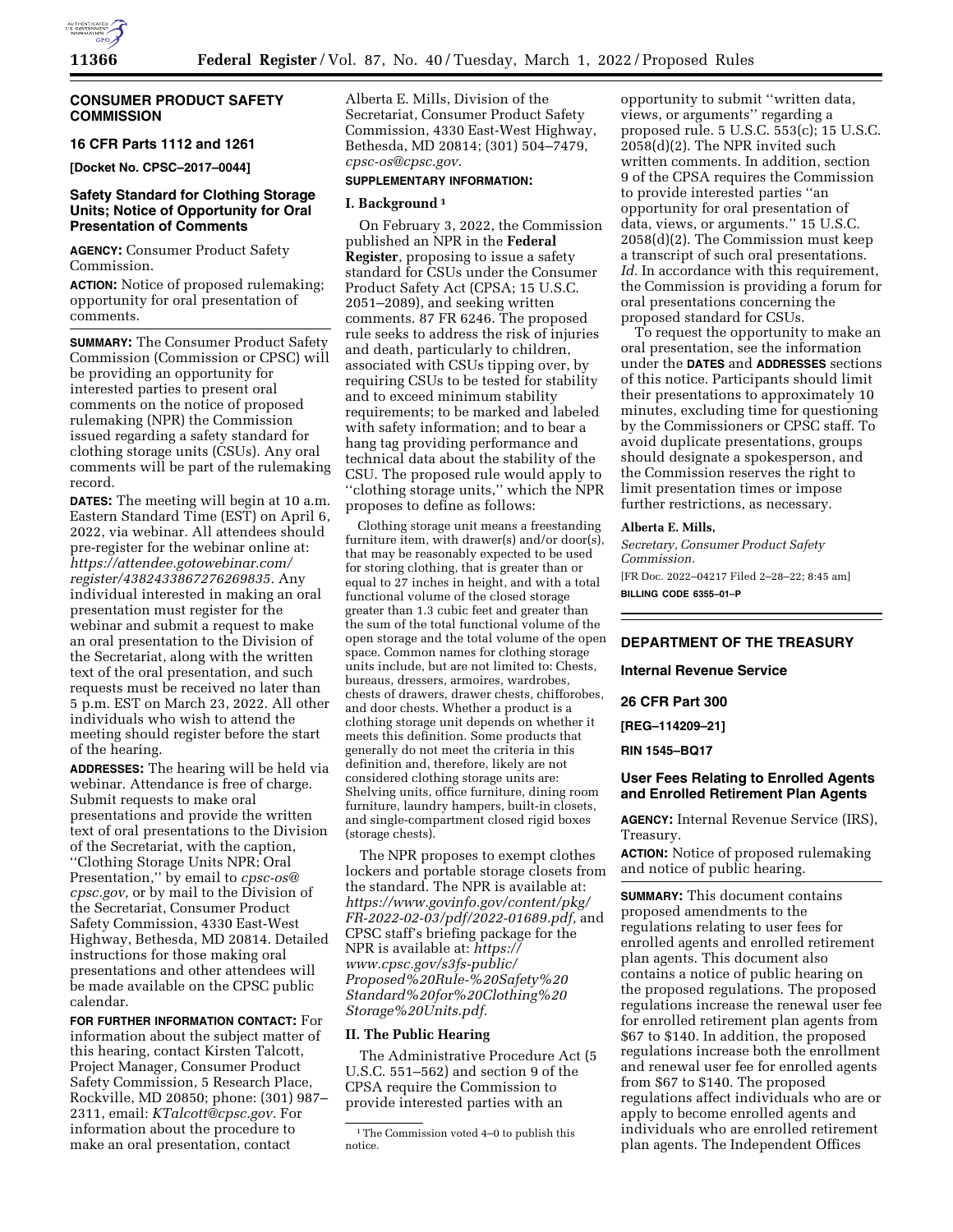Appropriation Act of 1952 authorizes charging user fees.

**DATES:** Electronic or written comments must be received by May 11, 2022. The public hearing is being held by teleconference on May 9, 2022 at 10 a.m. EST. Requests to speak and outlines of topics to be discussed at the public hearing must be received by May 2, 2022. If no outlines are received by May 2, 2022, the public hearing will be cancelled. Requests to attend the public hearing must be received by 5 p.m. EST on May 9, 2022. The telephonic hearing will be made accessible to people with disabilities. Requests for special assistance during the telephonic hearing must be received by May 6, 2022.

**ADDRESSES:** Commenters are strongly encouraged to submit public comments electronically. Submit electronic submissions via the Federal eRulemaking Portal at *[www.regulations.gov](http://www.regulations.gov)* (indicate IRS and REG–114209–21). Once submitted to the Federal eRulemaking Portal, comments cannot be edited or withdrawn. The IRS expects to have limited personnel available to process comments that are submitted on paper or through the mail. Any comments submitted on paper will be considered to the extent practicable. The IRS will publish any comments submitted electronically, and to the extent practicable comments submitted on paper, to the public docket. Send submissions to: CC:PA:LPD:PR (REG– 114209–21), Room 5203, Internal Revenue Service, P.O. Box 7604, Ben Franklin Station, Washington, DC 20044.

For those requesting to speak during the hearing, send an outline of topic submissions electronically via the Federal eRulemaking Portal at *[www.regulations.gov](http://www.regulations.gov)* (indicate IRS and REG–114209–21).

Individuals who want to testify (by telephone) at the public hearing must send an email to *[publichearings@irs.gov](mailto:publichearings@irs.gov)*  to receive the telephone number and access code for the hearing. The subject line of the email must contain the regulation number REG–114209–21 and the word TESTIFY. For example, the subject line may say: Request to TESTIFY at Hearing for REG–114209– 21. The email should include a copy of the speaker's public comments and outline of topics. Individuals who want to attend (by telephone) the public hearing must also send an email to *[publichearings@irs.gov](mailto:publichearings@irs.gov)* to receive the telephone number and access code for the hearing. The subject line of the email must contain the regulation number REG–114209–21 and the word ATTEND. For example, the subject line

may say: Request to ATTEND Hearing for REG–114209–21. To request special assistance during the telephonic hearing, contact the Publications and Regulations Branch of the Office of Associate Chief Counsel (Procedure and Administration) by sending an email to *[publichearings@irs.gov](mailto:publichearings@irs.gov)* (preferred) or by telephone at (202) 317–5177 (not a tollfree number).

#### **FOR FURTHER INFORMATION CONTACT:**

Concerning the proposed regulations, Mark Shurtliff at (202) 317–6845; concerning cost methodology, Michael A. Weber at (202) 803–9738; concerning submission of comments, the public hearing, and the access code to attend the hearing by telephone, Regina Johnson at (202) 317–5177 (not toll-free numbers) or *[publichearings@IRS.gov.](mailto:publichearings@IRS.gov)*  **SUPPLEMENTARY INFORMATION:** 

# **Background and Explanation of**

# **Provisions**  This document contains proposed

amendments to 26 CFR part 300 regarding user fees.

# *A. Enrolled Agents and Enrolled Retirement Plan Agents*

Section 330 of Title 31 of the United States Code authorizes the Secretary of the Treasury to regulate the practice of representatives before the Department of the Treasury (Treasury Department) and requires that an individual seeking to practice demonstrate the necessary qualifications, competency, and good character, and reputation. The rules governing practice before the IRS are published in 31 CFR, Subtitle A, part 10, and reprinted as Treasury Department Circular No. 230 (Circular 230).

Section 10.4(a) of Circular 230 authorizes the IRS to grant enrollment as enrolled agents to individuals who demonstrate special competence in tax matters by passing a written examination, the Enrolled Agent Special Enrollment Examination (EA SEE), and who have not engaged in any conduct that would justify suspension or disbarment under Circular 230.

Section 10.4(b) of Circular 230 authorizes the IRS to grant status as enrolled retirement plan agents to individuals who demonstrate special competence in qualified retirement plan matters by passing a written examination, the Enrolled Retirement Plan Agent Special Enrollment Examination (ERPA SEE), and who have not engaged in any conduct that would justify suspension or disbarment under Circular 230. The IRS stopped offering the ERPA SEE as of February 12, 2016, and no longer accepts applications for

new enrollment as an enrolled retirement plan agent. Individuals who were already enrolled as enrolled retirement plan agents may continue to apply for renewal of their status.

Section 10.4(d) also authorizes the IRS to grant enrollment as an enrolled agent or an enrolled retirement plan agent to a qualifying former IRS employee by virtue of past IRS service and technical experience if the former employee has not engaged in any conduct that would justify suspension or disbarment under the provisions of Circular 230 and meets certain other requirements. Application for enrollment as an enrolled agent based on former employment with the IRS must be made within three years from the date of separation from that employment and does not require passing the EA–SEE. When the IRS discontinued offering the ERPA–SEE necessary for enrollment as an enrolled retirement plan agent for individuals without IRS work experience, effective February 12, 2016, the IRS stopped granting individuals enrollment as enrolled retirement plan agents by virtue of past service and technical experience in the IRS.

Once eligible for enrollment as an enrolled agent, whether by examination or former employment with the IRS, an individual must file an application for enrollment with the IRS and currently pay a \$67 nonrefundable user fee. To maintain active enrollment and practice before the IRS, an individual who has been enrolled as an enrolled agent or enrolled retirement plan agent must file an application to renew enrollment every three years and currently pay a \$67 nonrefundable user fee. 31 CFR 10.6(d).

The IRS Return Preparer Office (RPO) is responsible for certain matters related to authority to practice before the IRS, including acting on applications for enrollment and renewal of enrolled agents and for renewal of enrolled retirement plan agents. 31 CFR 10.1. As a condition for enrollment as an enrolled agent, the RPO may conduct a federal tax-compliance check to determine whether an applicant has filed all required tax returns and has no outstanding federal tax debts and a suitability check to determine whether an applicant has engaged in any conduct that would justify suspending or disbarring any practitioner under Circular 230. 31 CFR 10.5(d). As a condition for renewal, enrolled agents and enrolled retirement plan agents must certify completion of the continuing education requirements. 31 CFR 10.6(e).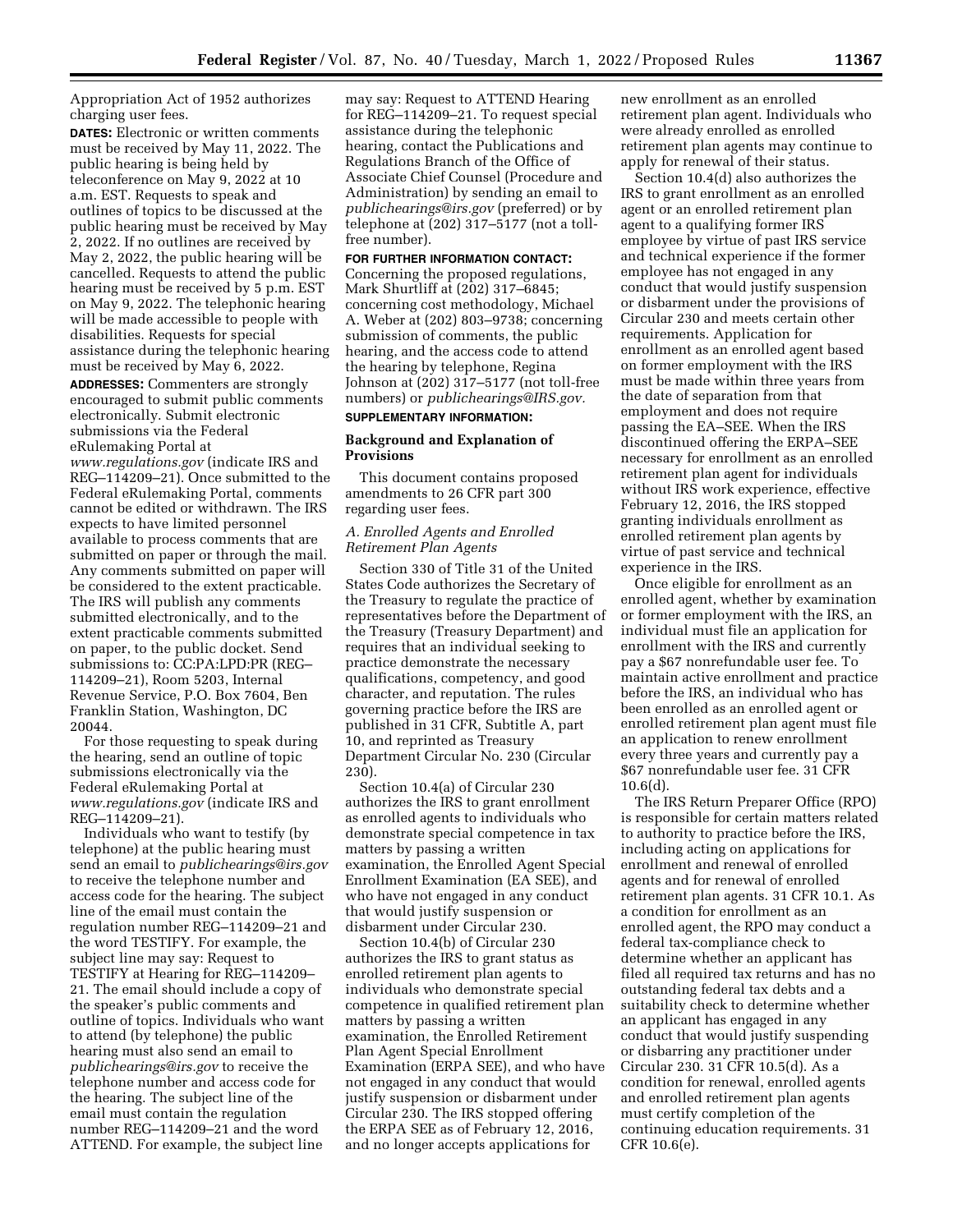As part of its responsibility for administering the enrollment and renewal program, RPO determines whether applicants have met the above requirements. 31 CFR 10.6(j)(1). An applicant who is denied enrollment as an enrolled agent for failure to pass a tax-compliance check may reapply if the applicant becomes current with respect to the applicant's tax liabilities. 31 CFR  $10.5(d)(2)$ . Applicants who fail to meet the continuing education and fee payment requirements for renewal receive from RPO a notice that states the basis for RPO's determination of noncompliance and provides an opportunity to cure the failure. 31 CFR  $10.6(j)(1)$ .

#### *B. User Fee Authority*

The Independent Offices Appropriation Act of 1952 (IOAA) (31 U.S.C. 9701) authorizes each agency to promulgate regulations establishing the charge for services provided by the agency. The IOAA states that the services provided by an agency should be self-sustaining to the extent possible. 31 U.S.C. 9701(a). The IOAA provides that user fee regulations are subject to policies prescribed by the President, which are currently set forth in the Office of Management and Budget (OMB) Circular A–25 (OMB Circular), 58 FR 38142 (July 15, 1993).

Section 6a(1) of OMB Circular A–25 states that when a service offered by an agency provides special benefits to identifiable recipients beyond those accruing to the general public, the agency is to charge a user fee to recover the full cost of providing the service. Section 8e of OMB Circular A–25 requires agencies to review user fees biennially and update the fees as necessary to reflect changes in the cost of providing the underlying services. During the biennial review, an agency must calculate the full cost of providing each service, taking into account all direct and indirect costs to any part of the U.S. government. Under section 6d(1) of OMB Circular A–25, the full cost of providing a service includes, but is not limited to, an appropriate share of salaries, medical insurance and retirement benefits, management costs, and physical overhead and other indirect costs, including rents, utilities, and travel, associated with providing the service.

An agency should set the user fee at an amount that recovers the full cost of providing the service unless the agency requests, and the OMB grants, an exception to the full-cost requirement. Under section 6c(2) of OMB Circular A– 25, the OMB may grant exceptions when the cost of collecting the fees would

represent an unduly large part of the fee for the activity or when any other condition exists that, in the opinion of the agency head, justifies an exception. When the OMB grants an exception, the agency does not collect the full cost of providing the service and must fund the remaining cost of providing the service from other available funding sources. Consequently, the agency subsidizes the cost of the service to the recipients of reduced-fee services even though the service confers a special benefit on those recipients who would otherwise be required to pay the full cost of receiving the benefit as provided for by the IOAA and OMB Circular A–25.

# *C. Enrollment and Renewal User Fees for the Enrolled Agent and Renewal User Fee for the Enrolled Retirement Plan Agent*

As discussed in section A of this preamble, an individual who has been granted enrollment as an enrolled agent or an enrolled retirement plan agent may practice before the IRS. The IRS confers benefits on individuals who are enrolled agents or enrolled retirement plan agents beyond those that accrue to the general public by allowing them to practice before the IRS. Because the ability to practice before the IRS is a special benefit, the IRS charges a user fee to recover the full cost associated with administering the program for enrollment and renewal of enrolled agents and renewal of enrolled retirement plan agents. Final regulations (TD 9858) published in the **Federal Register** (84 FR 20801–01) on May 13, 2019, established the current \$67 fee per enrollment or renewal of enrollment. At that time the Treasury Department and the IRS determined that a \$67 user fee would recover the full direct and indirect costs the government would incur to administer the enrollment and renewal program.

As required by the IOAA and the OMB Circular, the RPO completed its 2021 biennial review of the enrollment and renewal user fees associated with enrolled agents and enrolled retirement plan agents. As discussed in section D of this preamble, during its review the RPO took into account the increase in labor, benefits, and overhead costs incurred in connection with providing services to individuals who enroll or renew enrollment as enrolled agents and enrolled retirement plan agents since the user fee was last changed in 2019. The increase took into account additional staffing that allows RPO to provide a higher quality of service to individuals seeking to enroll or renew enrollment. The RPO also took into account a re-allocation of certain labor

costs in their methodology. The RPO determined that the full cost of administering the program for enrolled agents and enrolled retirement plan agents has increased from \$67 to \$140 per application for enrollment or renewal. The proposed fee complies with the directive in the OMB Circular to recover the full cost of providing a service that confers special benefits on identifiable recipients beyond those accruing to the general public.

#### *D. Calculation of User Fees Generally*

The IRS follows generally accepted accounting principles (GAAP) in calculating the full cost of processing an application for enrollment or renewal. The Federal Accounting Standards Advisory Board (FASAB) is the body that establishes GAAP that apply for federal reporting entities, such as the IRS. FASAB publishes the FASAB Handbook of Accounting Standards and Other Pronouncements, as Amended (Current Handbook), which is available at *[http://files.fasab.gov/pdffiles/2017](http://files.fasab.gov/pdffiles/2017_fasab_handbook.pdf)*\_ *fasab*\_*[handbook.pdf.](http://files.fasab.gov/pdffiles/2017_fasab_handbook.pdf)* The Current Handbook includes the *Statement of Federal Financial Accounting Standards (SFFAS) No. 4: Managerial Cost Accounting Concepts and Standards for the Federal Government.*  SFFAS No. 4 establishes internal costing standards under GAAP to accurately measure and manage the full cost of federal programs, and the methodology below is in accordance with SFFAS No. 4.

#### 1. Cost Center Allocation

The IRS determines the cost of its services and the activities involved in producing them through a costaccounting system that tracks costs to organizational units. The lowest organizational unit in the IRS's costaccounting system is called a cost center. Cost centers are usually separate offices that are distinguished by subjectmatter area of responsibility or geographic region. All costs of operating a cost center are recorded in the IRS's cost-accounting system and allocated to that cost center. The costs allocated to a cost center are the direct costs for the cost center's activities in addition to allocated overhead. Some cost centers work on different services across the IRS and are not fully devoted to the services for which the IRS charges user fees.

## 2. Cost Estimation of Direct Costs

The IRS uses various costmeasurement techniques to estimate the cost attributable to administering the program for enrollment and renewal of enrolled agents and renewal of enrolled retirement plan agents. These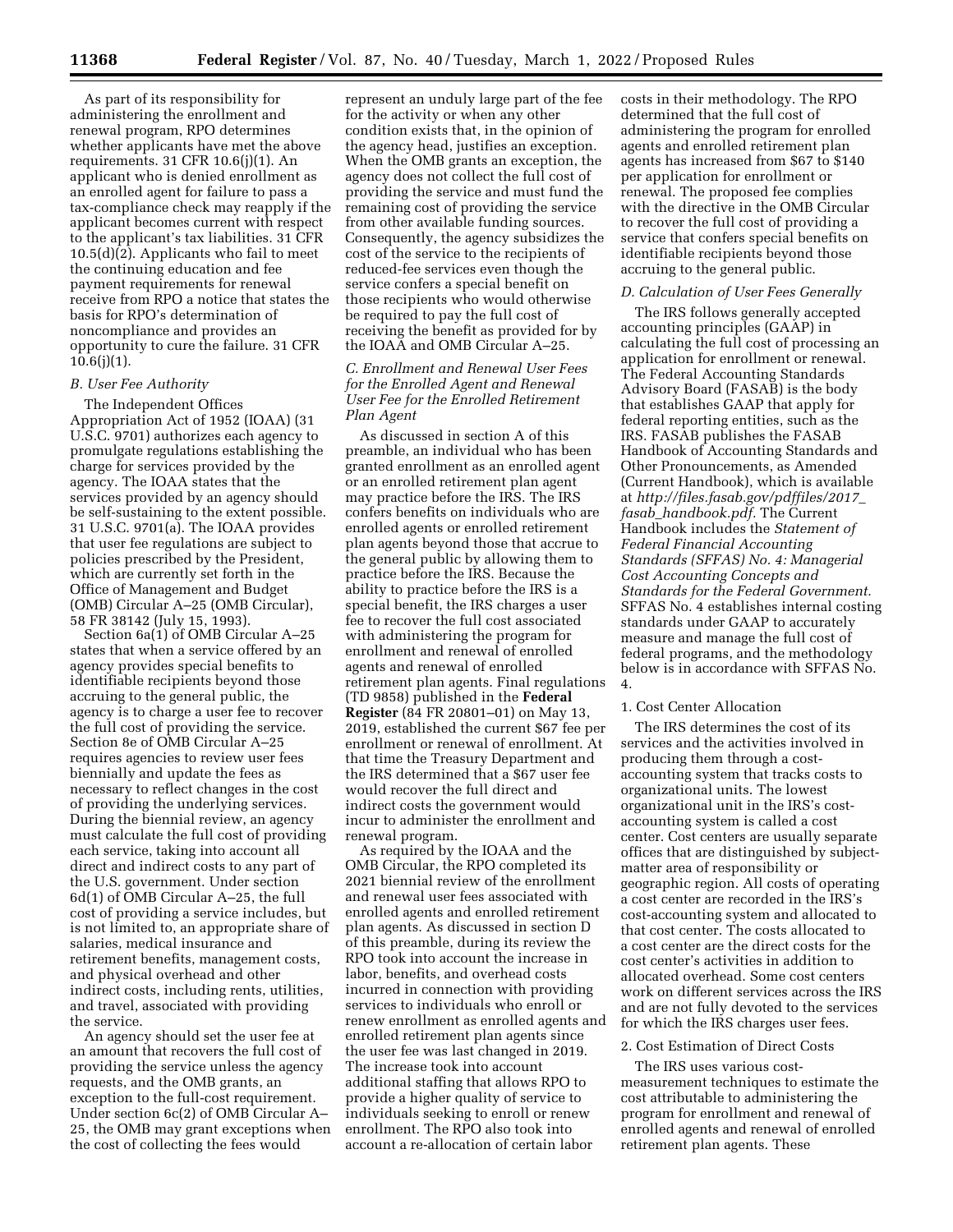techniques include using various timekeeping systems to measure the time required to accomplish activities, or using information provided by subject-matter experts on the time devoted to a service or activity. To determine the labor and benefits costs incurred to administer the enrollment and renewal program, the IRS estimated the number of full-time employees required to conduct activities related to administering the program. The number of full-time employees is based on both current employment numbers and future hiring estimates. Direct costs are incurred by the RPO and include direct costs for enrollment and renewal submission processing; tax compliance and background checks; continuing education and testing-related activities; communications, which include a tollfree helpline; and other oversight and support costs. Other direct costs associated with administering the program include travel, training and supplies.

#### 3. Overhead

When the indirect cost of a service or activity is not specifically identified from the cost accounting system, an overhead rate is added to the identifiable direct cost to arrive at full cost. Overhead is an indirect cost of operating an organization that cannot be immediately associated with an activity. Overhead includes costs of resources that are jointly or commonly consumed by one or more organizational unit's activities but are not specifically identifiable to a single activity.

These costs can include:

• General management and administrative services of sustaining and supporting organizations.

• Facilities management and ground maintenance services (security, rent, utilities, and building maintenance).

• Procurement and contracting services.

• Financial management and accounting services.

• Information technology services.

• Services to acquire and operate

property, plants and equipment. • Publication, reproduction, and graphics and video services.

• Research, analytical, and statistical services.

• Human resources/personnel services.

• Library and legal services.

To calculate the overhead allocable to a service, the IRS multiplies an overhead rate by the labor and benefits costs. The IRS calculates the overhead rate annually based on cost elements underlying the Statement of Net Cost included in the IRS annual financial

statements. The financial statements are audited by the Government Accountability Office. The overhead rate is the ratio of the IRS's indirect costs divided by the direct costs of its organizational units. Indirect costs are labor, benefits, and non-labor costs (excluding IT related to taxpayer services, enforcement, and business system modernization) from the supporting and sustaining organizational units. Direct costs are the labor, benefits, and non-labor costs for the IRS's organizational units that interact directly with taxpayers.

For this program user fee review, the Fiscal Year (FY) 2021 rate of 58.83 percent was used. The rate was calculated based on the FY 2020 Statement of Net Cost as follows:

Total Indirect

Costs .................. ...... \$4,274,512,375 Total Direct Costs  $\div$  \$7,265,460,800 Overhead Rate ...... ...... 58.83%

*E. Calculation of User Fee for Enrolled Agent Enrollment and Renewal and Enrolled Retirement Plan Agent Renewal* 

# 1. Cost Estimate

The IRS projected the estimated costs of direct labor and benefits based on the actual salary and benefits of employees who administer the enrollment and renewal program, reduced to reflect the percentage of time each individual spends administering the program. RPO's managers estimated the percentage of time these employees devote to administering the program based on their knowledge of actual program assignments. Fourteen employees work full-time on administering enrollment and renewal program-related activities. Additional staffing costs include oversight and support associated with these functions.

The baseline for the labor and benefits was the actual salary and benefits for FY 2021. From this baseline, the IRS estimated the direct labor and benefits costs over the next three years using an inflation factor for FYs 2022, 2023, and 2024. The IRS used a three-year projection because the increase in future labor and benefits costs are reliably predictable representations of the actual costs that will be incurred by the RPO. These estimated labor and benefits costs were then reduced to reflect the percentage of time each individual devoted to the program and are set out in the following table:

| Year  | Estimated<br>direct labor<br>and benefit<br>costs |  |  |
|-------|---------------------------------------------------|--|--|
| 2024  | \$2,115,293.00<br>2.173.464.00<br>2.233.234.00    |  |  |
| Total | 6,521,991.00                                      |  |  |

The IRS estimated \$15,000 in additional direct costs for each year for travel, training, and supplies.

The total estimated direct costs for the three years is \$6,566,991. After estimating the total direct costs, the IRS applied the FY 2021 overhead rate of 58.83 percent to the estimated direct costs to calculate indirect costs of \$3,863,360, for a total cost for the threeyear period of \$10,430,351.

The calculation of the total costs of the program for 2022 through 2024 is below:

|                     |     | \$6,566,991 |
|---------------------|-----|-------------|
| Overhead at 58.83%  | $+$ | 3.863.360   |
| Total Program Costs |     | 10.430.351  |

#### 2. Volume of Applications

The number of enrollments and renewals processed during FYs 2018, 2019, and 2020 were 22,703; 29,350; and 22,367, respectively. The total number for the three years was 74,420. The IRS used this historical three-year volume to estimate the number of applications it expects to process in FYs 2022, 2023, and 2024.

#### 3. Unit Cost Per Application

To arrive at the total cost per application, the IRS divided the estimated three-year total of program costs by the total volume of applications expected over the same three-year period to determine a unit cost per application of \$140, as shown below:

|           |        | \$10,430,351 |
|-----------|--------|--------------|
| Volume    | $\div$ | 74.420       |
| Unit Cost |        | 140          |

#### **Special Analyses**

#### *Regulatory Planning and Review*

This regulation is not significant and is not subject to review under section 6(b) of Executive Order 12866 pursuant to the Memorandum of Agreement (April 11, 2018) between the Treasury Department and the Office of Management and Budget regarding review of tax regulations.

#### *Regulatory Flexibility Act*

Pursuant to the Regulatory Flexibility Act (5 U.S.C. chapter 6), it is hereby certified that this regulation will not have a significant economic impact on a substantial number of small entities.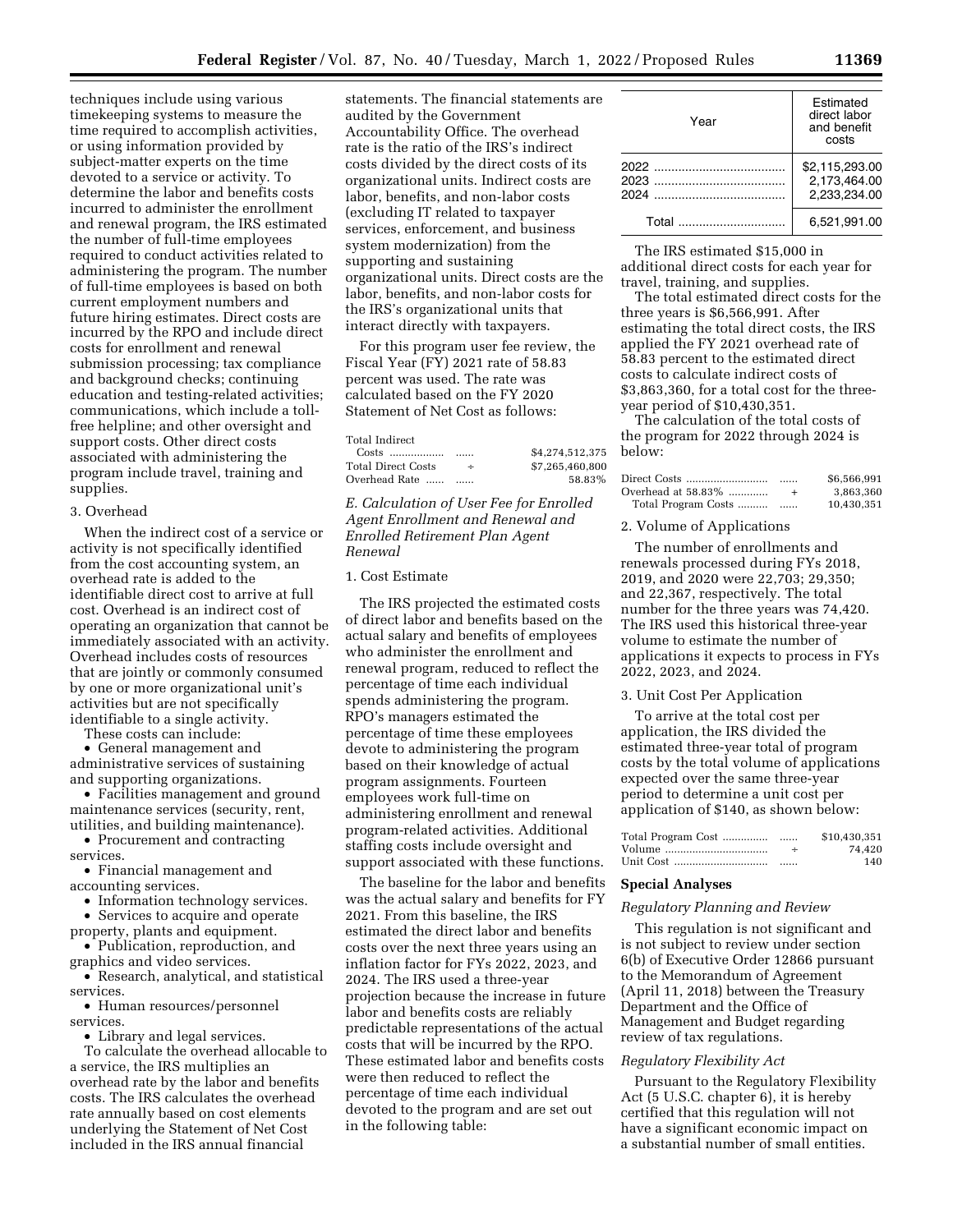Only individuals, not businesses, can be enrolled agents or enrolled retirement plan agents. Accordingly, the user fee primarily affects individuals who are enrolled agents, apply to become enrolled agents, or are enrolled retirement plan agents. The Treasury Department and the IRS estimate that approximately 24,807 individuals will apply annually for enrollment as an enrolled agent, renewal as an enrolled agent, or renewal as an enrolled retirement plan agent.

Since individuals are not ''small entities'' for purposes of the Regulatory Flexibility Act, any economic impact of the user fee on small entities generally will occur only when an enrolled agent or enrolled retirement plan agent owns a small business or when a small business employs enrolled agents or enrolled retirement plan agents and reimburses them for their renewal fees. Therefore, a substantial number of small entities is not likely to be affected. Further, the economic impact on any small entities affected would be limited to paying the \$73 difference in cost between the \$140 user fee and the previous \$67 user fee (for each enrolled agent or enrolled retirement plan agent that a small entity employs and pays for), which is unlikely to present a significant economic impact. The total economic impact of this regulation is thus approximately \$1,810,911 annually, which is the product of the approximately 24,807 individuals and the \$73 increase in the fee. Accordingly, the rule is not expected to have a significant economic impact on a substantial number of small entities, and a regulatory flexibility analysis is not required.

Pursuant to section 7805(f), this notice of proposed rulemaking has been submitted to the Chief Counsel for Advocacy of the Small Business Administration for comment on its impact on small business.

#### *III. Unfunded Mandates Reform Act*

Section 202 of the Unfunded Mandates Reform Act of 1995 (UMRA) requires that agencies assess anticipated costs and benefits and take certain other actions before issuing a final rule that includes any Federal mandate that may result in expenditures in any one year by a state, local, or tribal government, in the aggregate, or by the private sector, of \$100 million in 1995 dollars, updated annually for inflation. This rule does not include any Federal mandate that may result in expenditures by state, local, or tribal governments, or by the private sector in excess of that threshold.

# *IV. Executive Order 13132: Federalism*

Executive Order 13132 (entitled ''Federalism'') prohibits an agency from publishing any rule that has federalism implications if the rule either imposes substantial, direct compliance costs on state and local governments, and is not required by statute, or preempts state law, unless the agency meets the consultation and funding requirements of section 6 of the Executive Order. These proposed regulations do not have federalism implications and do not impose substantial direct compliance costs on state and local governments or preempt state law within the meaning of the Executive Order.

# **Comments and Public Hearing**

Before these proposed amendments to the regulations are adopted as final regulations, consideration will be given to any comments that are submitted timely to the IRS as prescribed in the preamble under the **ADDRESSES** section. The Treasury Department and the IRS request comments on all aspects of the proposed regulations. Any electronic comments submitted, and to the extent practicable, any paper comments submitted, will be made available at *[www.regulations.gov](http://www.regulations.gov)* or upon request.

A public hearing is being held by teleconference on May 11, 2022, beginning at 10 a.m. EST unless no outlines are received by May 2, 2022.

The rules of 26 CFR 601.601(a)(3) apply to the hearing. Persons who wish to comment by telephone at the hearing must submit written or electronic comments and an outline of the topics to be discussed and the time to be devoted to each topic by May 2, 2022 as prescribed in the preamble under the **ADDRESSES** section.

A period of 10 minutes will be allocated to each person for making comments. After the deadline for receiving outlines has passed, the IRS will prepare an agenda containing the schedule of speakers. Copies of the agenda will be made available at *[www.regulations.gov,](http://www.regulations.gov)* search IRS and REG–114209–21. Copies of the agenda will also be available by emailing a request to *[publichearings@irs.gov.](mailto:publichearings@irs.gov)*  Please put ''REG–114209–21 Agenda Request'' in the subject line of the email.

Announcement 2020–4, 2020–17 I.R.B. 667 (April 20, 2020), provides that until further notice, public hearings conducted by the IRS will be held telephonically. Any telephonic hearing will be made accessible to people with disabilities.

### **Drafting Information**

The principal author of these regulations is Mark Shurtliff, Office of

the Associate Chief Counsel (Procedure and Administration). Other personnel from the Treasury Department and the IRS participated in the development of the regulations.

#### **List of Subjects in 26 CFR Part 300**

Reporting and recordkeeping requirements, User fees.

# **Proposed Amendments to the Regulations**

Accordingly, 26 CFR part 300 is proposed to be amended as follows:

## **PART 300—USER FEES**

■ **Paragraph. 1.** The authority citation for part 300 continues to read as follows:

**Authority:** 31 U.S.C. 9701.

■ **Par. 2.** Section 300.5 is amended by revising paragraphs (b) and (d) to read as follows:

# **§ 300.5 Enrollment of enrolled agent fee.**  \* \* \* \* \*

(b) *Fee.* The fee for initially enrolling as an enrolled agent with the IRS is \$140.

\* \* \* \* \*

(d) *Applicability date.* This section is applicable beginning [the date that is 30 days after these regulations are published as final regulations in the **Federal Register**].

■ **Par. 3.** Section 300.6 is amended by revising paragraphs (b) and (d) to read as follows:

#### **§ 300.6 Renewal of enrollment of enrolled agent fee.**

\* \* \* \* \*

(b) *Fee.* The fee for renewal of enrollment as an enrolled agent with the IRS is \$140.

\* \* \* \* \* (d) *Applicability date.* This section is applicable beginning [the date that is 30 days after these regulations are published as final regulations in the **Federal Register**].

■ **Par. 4.** Section 300.10 is amended by revising paragraphs (b) and (d) to read as follows:

#### **§ 300.10 Renewal of enrollment of enrolled retirement plan agent fee.**  \* \* \* \* \*

(b) *Fee.* The fee for renewal of enrollment as an enrolled retirement plan agent with the IRS is \$140. \* \* \* \* \*

(d) *Applicability date.* This section is applicable beginning [the date that is 30 days after these regulations are